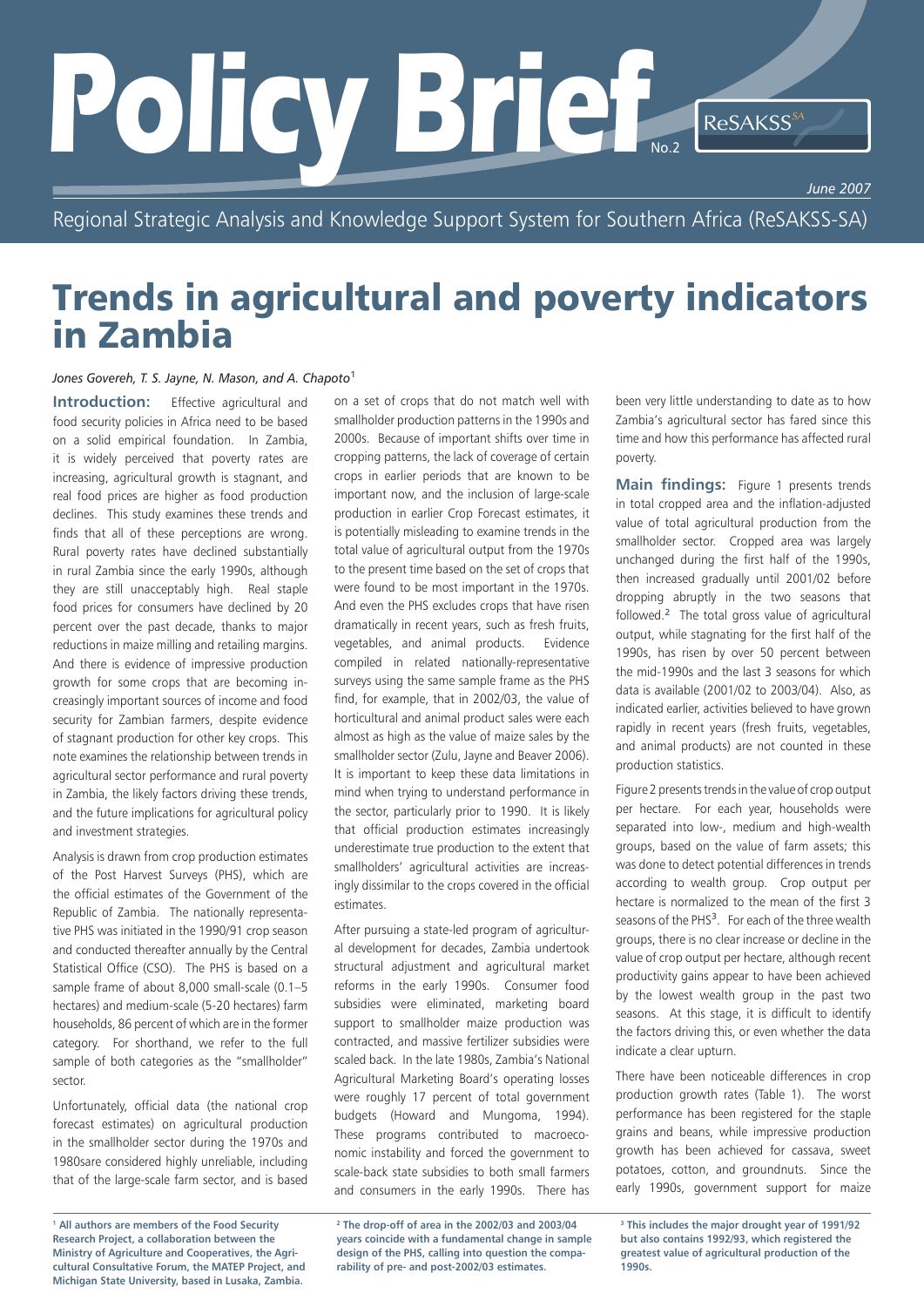production has been withdrawn as marketing board depots were closed, maize meal subsidies were eliminated, and massive fertilizer subsidy programs were scaled-back. Production in the more remote regions of northern Zambia declined substantially as area formerly under maize was shifted to cassava, groundnuts, and sweet potatoes. Cassava, sweet potato, and groundnut productivity have all benefited from the introduction of improved varieties in the early to mid-1990s. Cotton has also made big inroads; by 2003/04, one out of every five small farms grew cotton, thanks to substantial private investment in smallholder outgrower arrangements.

Horticultural crops and animal products (while unmeasured in the PHS surveys) also appear to be growing rapidly. Nationally-representative survey evidence from 2002/03 indicates that 45 percent and 17 percent of smallholder households derive income from the sale of animal products and horticultural products, respectively (Zulu, Jayne and Beaver, 2006). The value of animal product and horticultural sales are almost as high as that for maize. Major production growth is being achieved in other unregulated crops as well, notably groundnut, soyabeans, and tobacco (Govereh and Wamulume, 2006).

Throughout the liberalization process, fertilizer subsidies have remained important in Zambia. In the last 4 years, the government has distributed roughly 45,000 tons each year at a 50 percent subsidy under its Fertilizer Support Programme for use by smallholders on maize. PHS data indicates that roughly 90 percent of all fertilizer used by small farmers over the past decade has been on maize. Perhaps ironically, these fertilizer subsidies have not been effective in achieving more than a 0.6 percent growth rate in maize production. On the other hand, the fastest growth is being registered among crops that are handled almost completely by the private sector and to which no fertilizer subsidies are devoted.

**Lower real prices of maize meal:** inflation-adjusted maize meal prices have declined significantly over the 1994-2005 period, for each of the nine provincial markets except one. Figure 3 shows trends in wholesale maize and retail maize meal prices in Lusaka. Moreover, we find very significant downward trends in maize marketing margins at the milling and retailing levels (Jayne, Chapoto and Zulu, 2006). This is good news for consumers, especially for low-income consumers who may spend up to 30 percent of their disposable incomes on maize meal. Declining marketing margins spurred by increased competition from informal millers and retailers was one of the anticipated benefits of maize market liberalization that appears to have manifested in Zambia.

**Trends in rural livelihoods and poverty:** At the start of the liberalization process in 1991, 88 percent of rural households were estimated to be under the poverty line. Following the major drought of 1991/92, the rural poverty rate increased to 92 percent in 1993. However, since this point, rural poverty appears to have declined markedly, to 83 percent in the late 1990s, and to 74 percent by 2003 (Table 2). Estimates of "extreme poverty" in rural areas have also declined as well over the past decade. This may be considered a remarkable achievement considering the range of adverse processes affecting Zambia during this period,



**Figure 1:** Trends in area planted and standardized value of crop production, Zambia.





**Table 1:** Growth Rates (% per annum) for selected crops produced by smallholder farmers Zambia 1991 – 2004.

| Crop           | Area   | Yield | Production |
|----------------|--------|-------|------------|
| Maize          |        | 0.5   |            |
| Sorghum        | $-0.3$ |       |            |
| Millet         |        | 0 5   | (16        |
| Cassava        |        |       |            |
| Groundnuts     |        | 3 Q   |            |
| Cotton         | 3.6    |       |            |
| Soybean        | 2 g    | 8     |            |
| Sunflower      | $-0.5$ |       |            |
| Sweet potatoes | 46     | (1)   |            |
| Mixed beans    |        | -13   |            |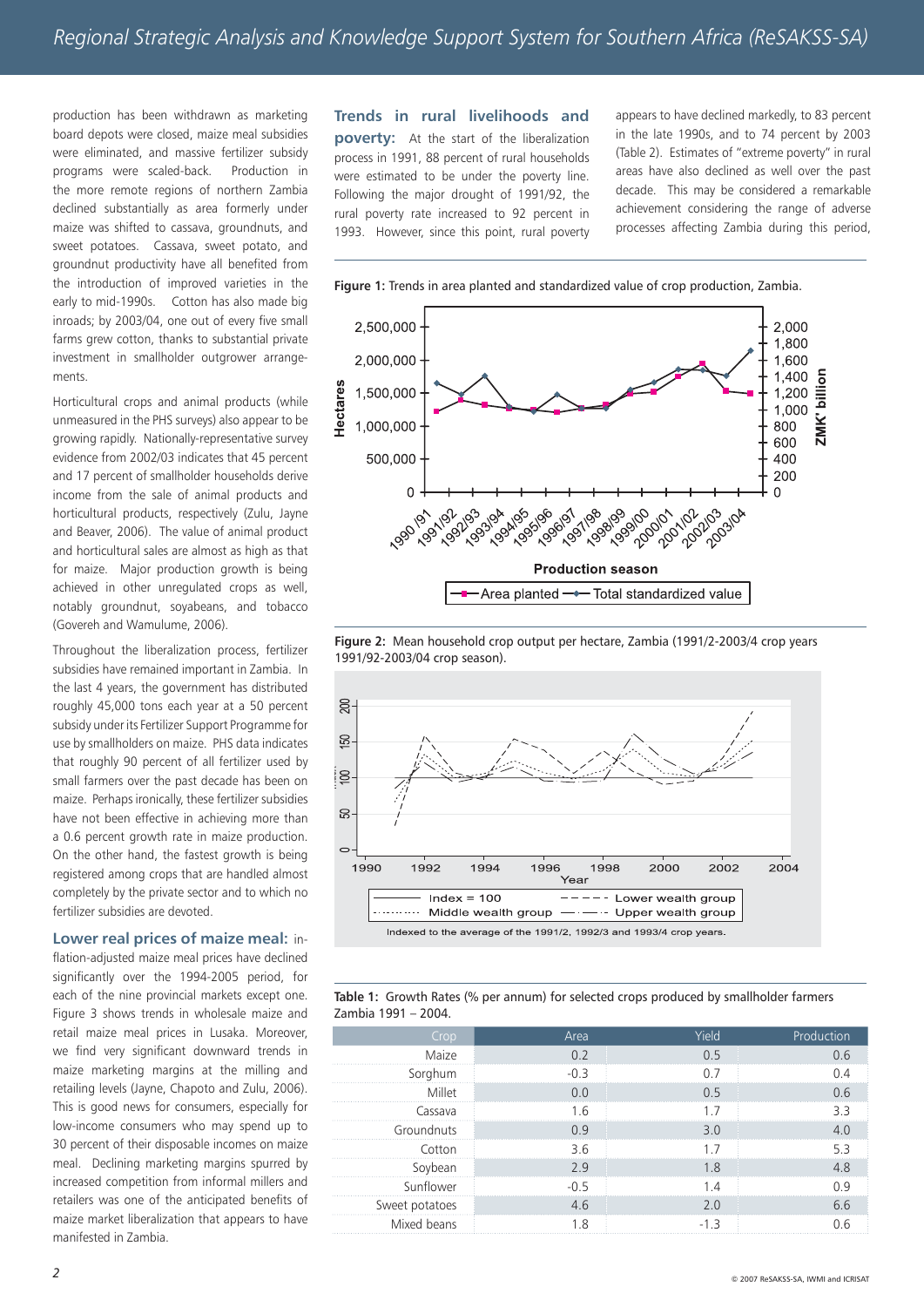including high rates of HIV prevalence, declining copper revenues up to 2005, frequent drought, and the contraction of public budget support to agriculture. In the 1980s, up to 17 percent of the national budget was devoted to maize and fertilizer policies, while in the past 2-3 years the government has allocated only 6 percent of its budget to the entire agricultural sector.

Urban poverty, on the other hand, has risen somewhat over between 1991 and 2003. This may reflect both the decline of the copper industry and the elimination of consumer food subsidies in the early 1990s. The increase in urban poverty and decline in rural poverty is all the more interesting in light of evidence of

reverse urban-to-rural migration; rural population growth over the 1990-2000 period was 2.9 percent compared to 1.5 percent for urban areas (Govereh et al. 2006).

It is indeed difficult to find sources of economic dynamism in Zambia that could explain this substantial reduction in rural poverty rates other than the impressive agricultural growth registered for the non-maize crops shown in Table 1. Fynn and Haggblade (2006) contend that the reduction in poverty over the past decade has been driven by the combination of growth of increasingly important food crops such as cassava, sweet potatoes, groundnuts (and most likely, domestically consumed horticultural crops) as well





**Table 2:** Trends in Poverty, HIV Prevalence Rates and Drought, Zambia, 1991-2005

| Year | Poverty<br><b>Overall</b><br>Urban | Poverty<br><b>Overall</b><br><b>Rural</b> | Extreme<br>Poverty<br><b>Rural</b> | <b>Drought</b>   | Prevalence<br>Estimated<br>Rate<br>$\geq$ |
|------|------------------------------------|-------------------------------------------|------------------------------------|------------------|-------------------------------------------|
| 1991 | 48.6                               | 88.0                                      | 80.6                               |                  |                                           |
| 1992 |                                    |                                           |                                    | X                |                                           |
| 1993 | 44.9                               | 92.2                                      | 83.5                               |                  |                                           |
| 1994 |                                    |                                           |                                    | X                |                                           |
| 1995 |                                    |                                           |                                    |                  | 16.7                                      |
| 1996 | 46.0                               | 82.8                                      | 68.4                               |                  |                                           |
| 1997 |                                    |                                           |                                    |                  |                                           |
| 1998 | 56.0                               | 83.1                                      | 70.9                               | X                |                                           |
| 1999 |                                    |                                           |                                    |                  |                                           |
| 2000 |                                    |                                           |                                    |                  | 15.8                                      |
| 2001 |                                    |                                           |                                    | $\boldsymbol{X}$ | 15.6                                      |
| 2002 |                                    |                                           |                                    | X                | 15.2                                      |
| 2003 | 52.0                               | 74.0                                      | 52.4                               |                  | 14.8                                      |
| 2004 |                                    |                                           |                                    |                  | 14.4                                      |
| 2005 |                                    |                                           |                                    |                  | 13.9                                      |

**Sources:** Mason et al. 2006, drawing from the Zambia Poverty Reduction Strategy Paper 2002-2003 (2003) and CSO (2003a). HIV Epidemiological Projections from CSO (2003b). Drought information from Govereh and Wamulume (2006).

as the export-led growth in cotton and tobacco, which have helped to buoy rural incomes despite the decline in maize production and the welldocumented negative shocks affecting rural livelihoods mentioned earlier.

**Where from here:** The question remains – what about the rural poor? Notwithstanding the positive developments in rural poverty reduction in the past 15 years, still over 60 percent of the rural population remains in poverty.

Faster progress in bringing down both rural and urban poverty rates will depend on faster agricultural productivity growth. The government has a crucially important role to play in this process. A great deal of research evidence from southern Africa as well as around the world indicates that the greatest contribution that public sector resources can make to sustained agricultural growth and poverty reduction is from sustained investment in crop science, effective extension programs, physical infrastructure, and a stable and supportive policy environment (Mellor, 1976; Byerlee and Eicher, 1997; Alston, Chan-Kang, Marra, Pardey and Wyatt, 2000; Evenson, 2001).

Achieving the twin goals of agricultural productivity growth and poverty reduction will require some reallocations of the government budget. Over the past several years, about 40 percent of the Ministry of Agriculture budget has been devoted to its Fertilizer Support Programme, which has distributed 35,000 to 50,000 tons of fertilizer to small farmers at 50 percent of the full cost. Meanwhile, the genetic advances that were a major factor in maize productivity growth in earlier decades, have waned as funding by both donors and government has declined. The Government of Zambia has devoted roughly 6 percent of its annual budget to the agricultural sector over the past several years, and of this, less than 4 percent has been allocated to agricultural research and extension. Of this 4 percent, 75 percent is for salaries and wages. Effectively, public sector agricultural research and extension has come to a standstill in Zambia. Rural poverty alleviation will require renewed commitment to public investments in these key areas.

Only 20 percent of small farmers use fertilizer in Zambia. Growth in fertilizer use will be a precondition to achieve appreciable income growth and sustained poverty reduction. However, fertilizer promotion must be considered holistically. It is not simply a technical or logistical problem of delivering large amounts of fertilizer to small farmers and expecting a sustainable solution. Achieving sustained growth in fertilizer consumption involves building farmers' effective demand for fertilizer, by making its use profitable, and by developing output markets